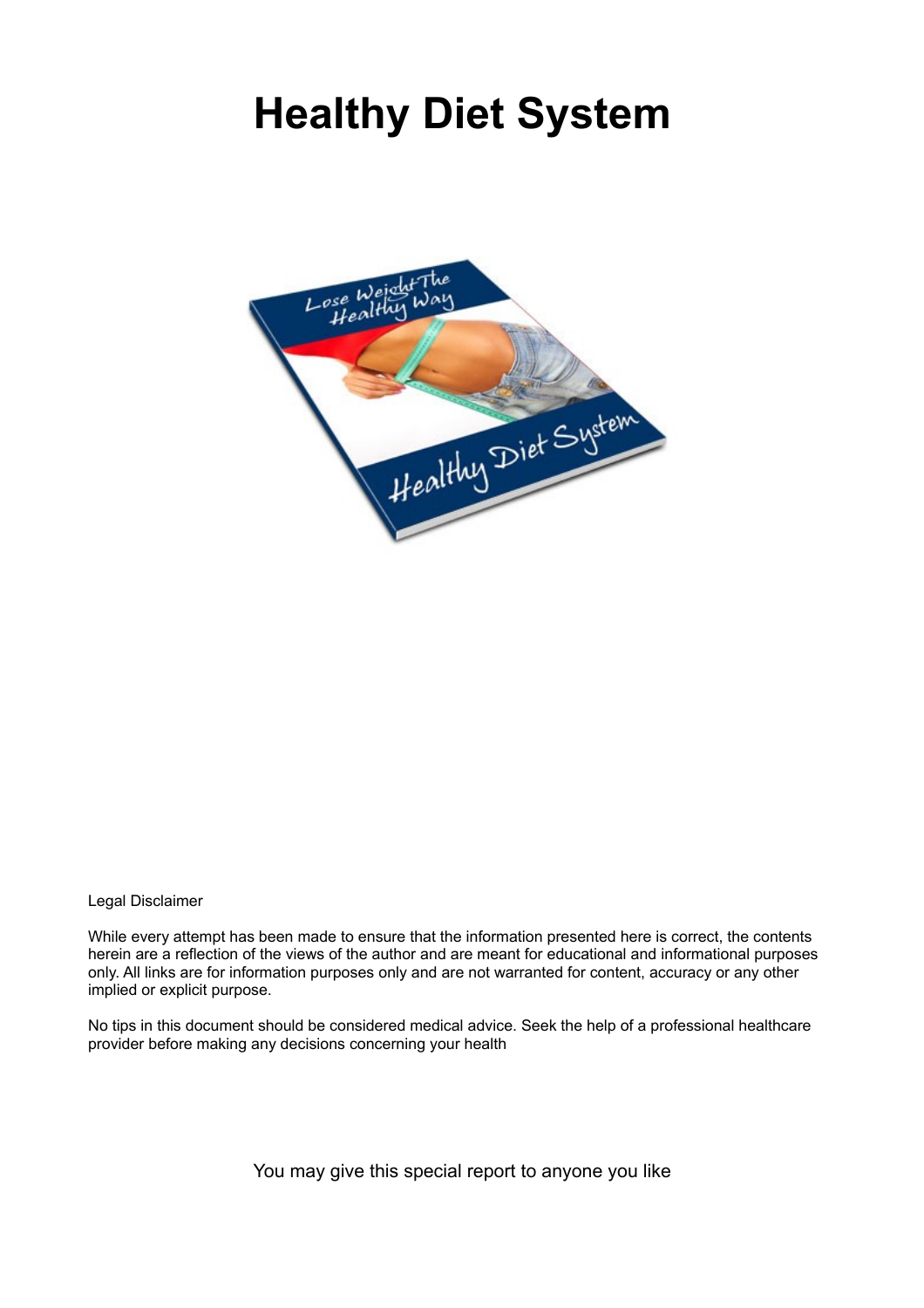## **Weight Loss Remedy - Overcoming Weight Loss Excuses**

We often make excuses when it comes to losing weight. Because of this, we stop ourselves from doing our diet routine, gain more weight and get disappointed in the end. How do you stop making those weight loss excuses?

You make many weight loss excuses and it automatically comes in without realizing it. Losing weight is not that easy but you have to discipline yourself. Next time, ask yourself why you make excuses every time you commit it.

Some of the most common excuses include:

- No time to do any exercise.
- No time to prepare healthy meals.
- Too old to exercise.
- No enough support
- Not feeling well.
- Bored with exercising.

The excuses mentioned above are just a few. You might have noticed that some are just lame excuses. So how do you stop making those weight loss excuses?

Find out why you are making excuses. Are they acceptable? Or you are just thinking of another better way? If not, then why are you not taking some action? There are some who didn't like being overweight yet they're doing nothing about it because they are afraid that they might fail and end up still overweight. Don't be afraid of change…

The way you think will affect how you succeed with your weight loss routine. The more negative you think, the more excuses you'll commit and fail. Don't let your low self-esteem win over you. Strive harder for something that is important to you.

Lack of time with exercises is the one of the most common used excuses because we are too occupied with other things. Lack of time is not a valid excuse because if we think that losing weight is really important for us, we need to find time to for it no matter how busy we are. Do as much as you can each day and you'll feel more energetic.

In order overcome weight loss excuses, know you need to understand the reason why you're making an excuse and think its importance to you. Discipline yourself; strive for a happy and healthy you.

If you're having difficulties in losing weight alone, join support groups where you can meet people who can make your weight loss routine successful. Clinically proven products are also available to help you in your weight loss problems, such as [Proactol™,](http://track.lativio.com/hit.php?w=107368&p=2&s=38&competition=8&campaign=vb) a new clinically proven fat binder. It is made of non-soluble and soluble fibers, immediately attaches to fats found floating on the surface of the stomach.

This creates a fat-fiber complex that is too large to be absorbed in the small intestine, allowing the fat to pass naturally through the body. In clinical studies, Proactol™ has been proven to bind up to 28% of dietary fat intake. You can take it in after eating.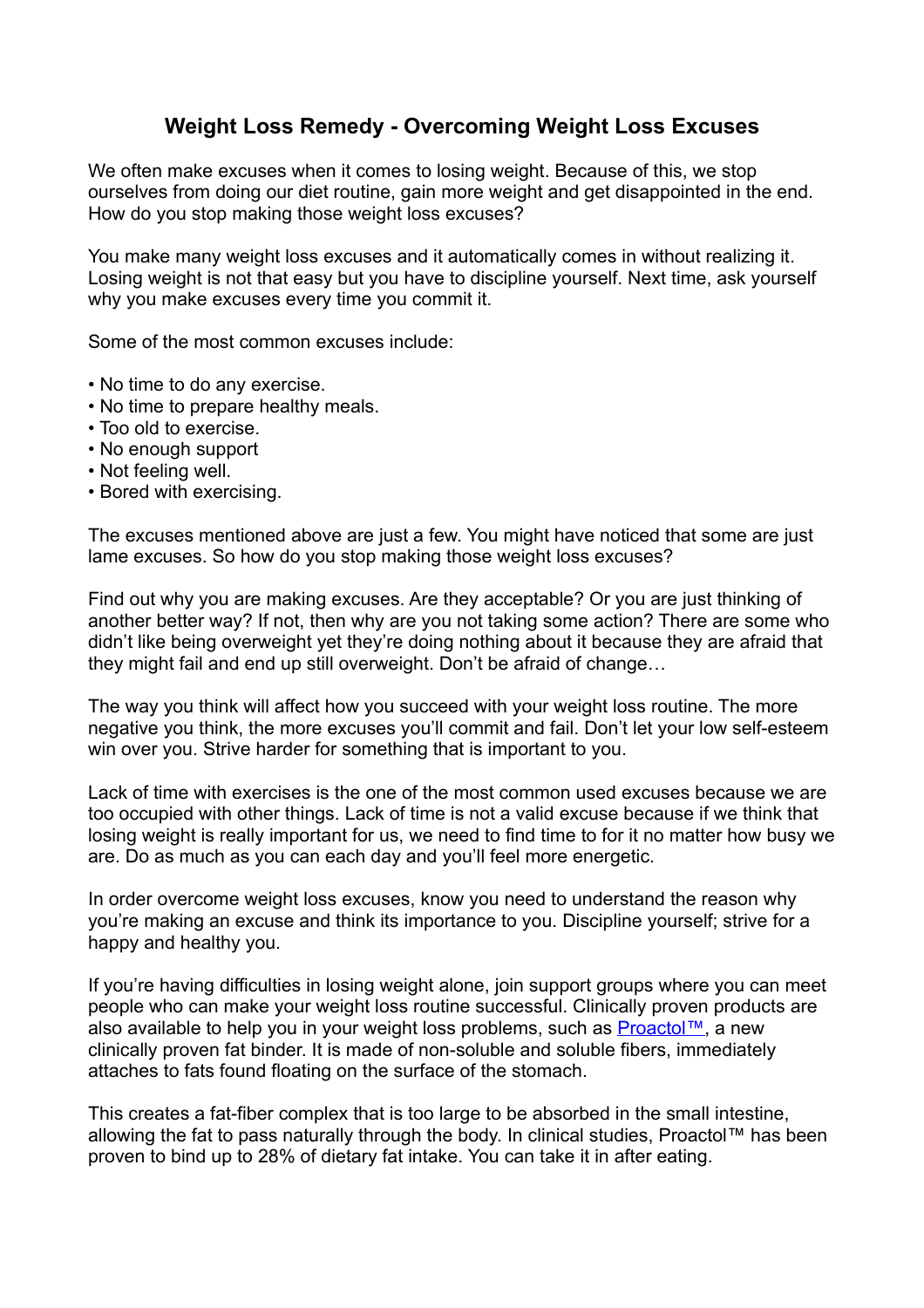## **Healthy Cholesterol Levels**

Before you start eating your favorite, you might want to know whether you're having too much cholesterol. Few years ago, many were not aware what cholesterol level is but with all the information everywhere people are becoming aware how their cholesterol levels affect their lives. You have to remember that you are what you eat and what you eat has something to do with your cholesterol. What is cholesterol? How will you know if you have a healthy cholesterol level?

#### **Cholesterol Is…**

Cholesterol is a type of lipid needed in all the vital functions of the body. Every single one of our cells is surrounded by cholesterol and its job is to insulate our nerve fibers. By insulating the nerve fibers, the cholesterol ensures that the nerve signals are traveling properly which is extremely important. Cholesterol also produces hormones which are used to carry specific signals around the body.

Too much cholesterol in the body would increase your chances of heart disease. If you have a high cholesterol level, you should bring it down. Even though cholesterol is essential for our bodies to function properly, still it should be controlled properly.

#### **What Is Your Cholesterol Level?**

How do you know if your cholesterol levels are high? You have to consult your doctor let you know exactly what your cholesterol level is. Knowing your levels is not really enough to tell whether or not you have a risk of heart disease, you need to find out what your Lipoprotein levels is.

Lipoproteins are molecules which are especially designed to carry cholesterol around the body. They are important because they control exactly how much cholesterol is in your body. Now, there are two main types of Lipoproteins:

- High Density Lipoproteins
- Low Density Lipoproteins

The one which you really need to be aware of is Low Density Lipoproteins. A high level of Low Density Lipoproteins means that you have a bad cholesterol that here is too much of it to build up. High Density Lipoproteins means good cholesterol that they are used to carry cholesterol away from cells and to the liver.

The complicated thing about cholesterol is the right level you should belong. The doctor has the ability to tell you how low your cholesterol levels should be. The average person usually should have around 4.0mmol/l but if you have a low density lipoprotein count, then you should have around 2.0mmol/l. As mentioned, however, each person is different so you need to get your levels checked to see exactly what you should be aiming for.

Cholesterol is important and you should know what levels you have for you to know what you can do about it. More and more people are developing heart disease due to high levels of cholesterol so it is advisable to go to your doctors to know your cholesterol level.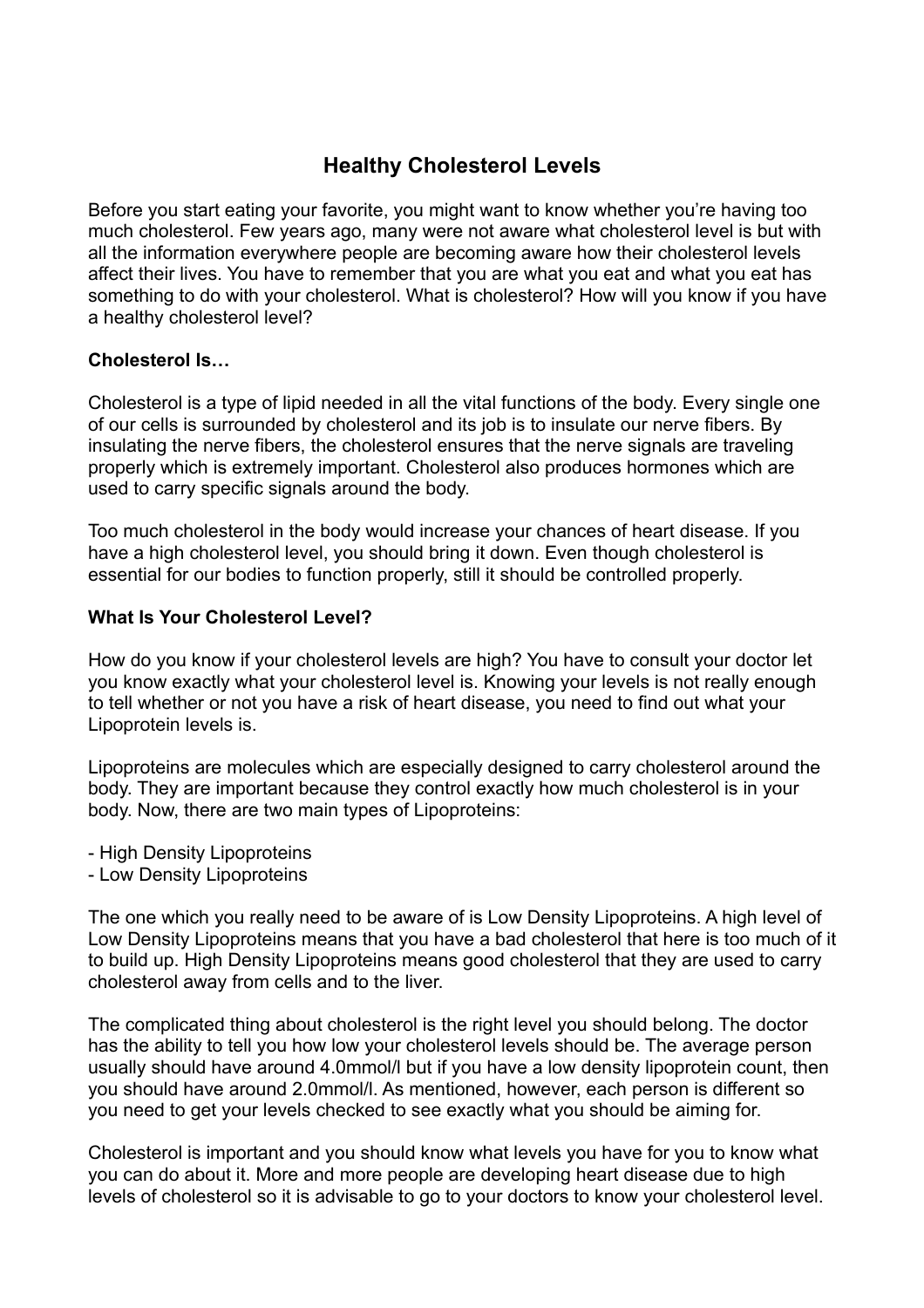There are many ways to improve your cholesterol level. Eat healthy food that can help lower your LDL cholesterol level. With a healthy diet, your body is protected from the damaging effect of cholesterol. You should quit smoking, lose weight and exercise to raise your HDL cholesterol level.

Following a healthy low fat diet can lower cholesterol levels. If healthy eating and exercising don't work after about six months, consult your family doctor of the medicine to lower your cholesterol level.

# **Are All Natural weight Loss Plans Beneficial to Your Health?**

All natural weight loss plans sound almost too good to be true. Is it even possible to lose weight, look and feel great without being forced into an unnatural diet or without taking dangerous drugs?

Well, if you want to lose weight, you have to have a plan. You have to set some goals and pursue them. And you have to be patient. There is no such a thing as fast weight loss. You cannot take a pill and get rid of all the fat deposits in a matter of weeks or months. Your body just doesn't work this way.

**Here is a good plan** with all the things you will have to do to lose weight safely and effective:

### **1. Exercise.**

This is nothing new really, but exercise is probably the most important predictor of whether you will succeed at long term weight loss and weight loss maintenance. In order for exercise to be helpful in weight loss, you should strive for a minimum of five 30-minute sessions per week. The good news is that recent research has shown that three 10-minute sessions in a day are as good as one 30-minute session.

The goal of exercise for weight loss is to burn more calories, although exercise offers many other benefits as well. How many calories you burn depends on the frequency, duration and intensity of your activities.

Even though regularly scheduled aerobic exercises are best for losing fat, any extra physical activity helps burn calories. And since lifestyle-related activities may be easier to fit into your day, you should think about ways you can increase your physical effort. For example, make several trips up and down stairs instead of using the elevator, park at the far end of the lot and walk instead of taking the bus.

## **2. Stay focused on being healthy, not on becoming thin.**

Many people become more successful at long-term weight loss when their motivation changes from wanting to be thinner to wanting to be healthier. Change your mindset to think about selecting foods that will help your body's health rather than worrying about foods that will affect your body's weight. The Food Pyramid offers a basic outline of the types and amounts of food you should eat each day to give your body the nutrients it needs for optimal health.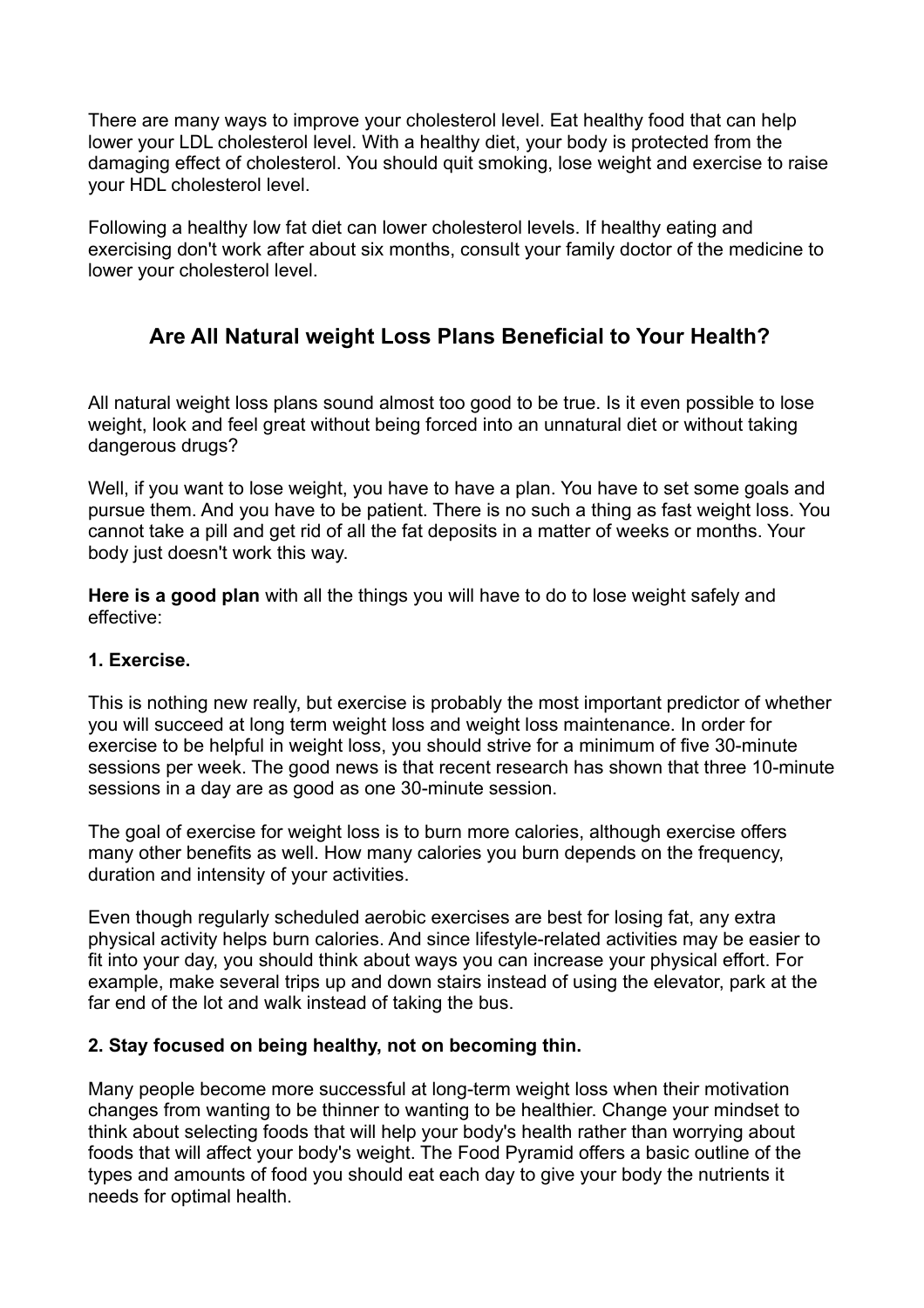Adopting a new eating style that promotes weight loss must include lowering your total calorie intake. But decreasing calories doesn't mean giving up taste, satisfaction or even ease of meal preparation. One way you can lower your calorie intake is by eating more plant-based foods - fruits, vegetables and whole grains. Strive for variety to help you achieve your goals without giving up taste or nutrition.

#### **3. If you have to use any weight loss pills, don't try those advertised as "fat burners" or other nonsense of this kind.**

There are plant extracts out there that can help you reduce the sensation of hunger and bind some of the fat in your meals so you get the benefit of a relaxed approach and positive attitude.

A good attitude is essential for your success. A good attitude can help you have patience and not try to see fast results. Fast weight loss will only result in gaining back all the fat and then some.

All natural weight loss plans and baby steps do work wonders!

## **Is Your Diet Helping You Lose Weight?**

The way you diet can do wonders for your body-image and health in the long run or it can forever ruin your hopes for looking gorgeous and feeling great. Everybody is into dieting today, regardless of whether they're doing it knowingly or not. We all believe that we should eat more broccoli and a lot more raw fruits and vegetables and less fat and so on.

And for the most part of our lives we do try to stay on the right side of healthy, but it's not always easy. Add to that the fact that there are so many conflicting stories on what's hot and what's not when it comes to healthy foods and you can easily find yourself in a dieters' hell.

So what can you do to be sure your diet is both helping you to lose weight and stay healthy in the long run?

The most important thing when it comes to diets is to use common sense. Common sense wouldn't let you starve to death with plenty of food around you and it would most likely make you feel you've had too much when you give way to your eating cravings! So yes, common sense is your best ally when it comes to healthy diet choices.

The next very important thing is to understand that your body needs proteins, fats, sugars, fibers, vitamins and minerals at all meals if it is to feel satisfied with what you've been eating. Ideally, every time you eat, your plate should have some protein, a little fat and a little fibrous mass to ensure that you feel full and satisfied.

This takes some planning and for some of us planning can be hard because we are so much into the "mindlessly munching on pretzels" habit. You have to admit it, it's a lot easier to reach out for a bag of whatever junk food is available than to plan a balanced meal.

It also means that if you plan to replace potato chips with a fruit snack, you won't feel good about it and it won't make you feel full. An apple followed by, say, some plain yogurt, will do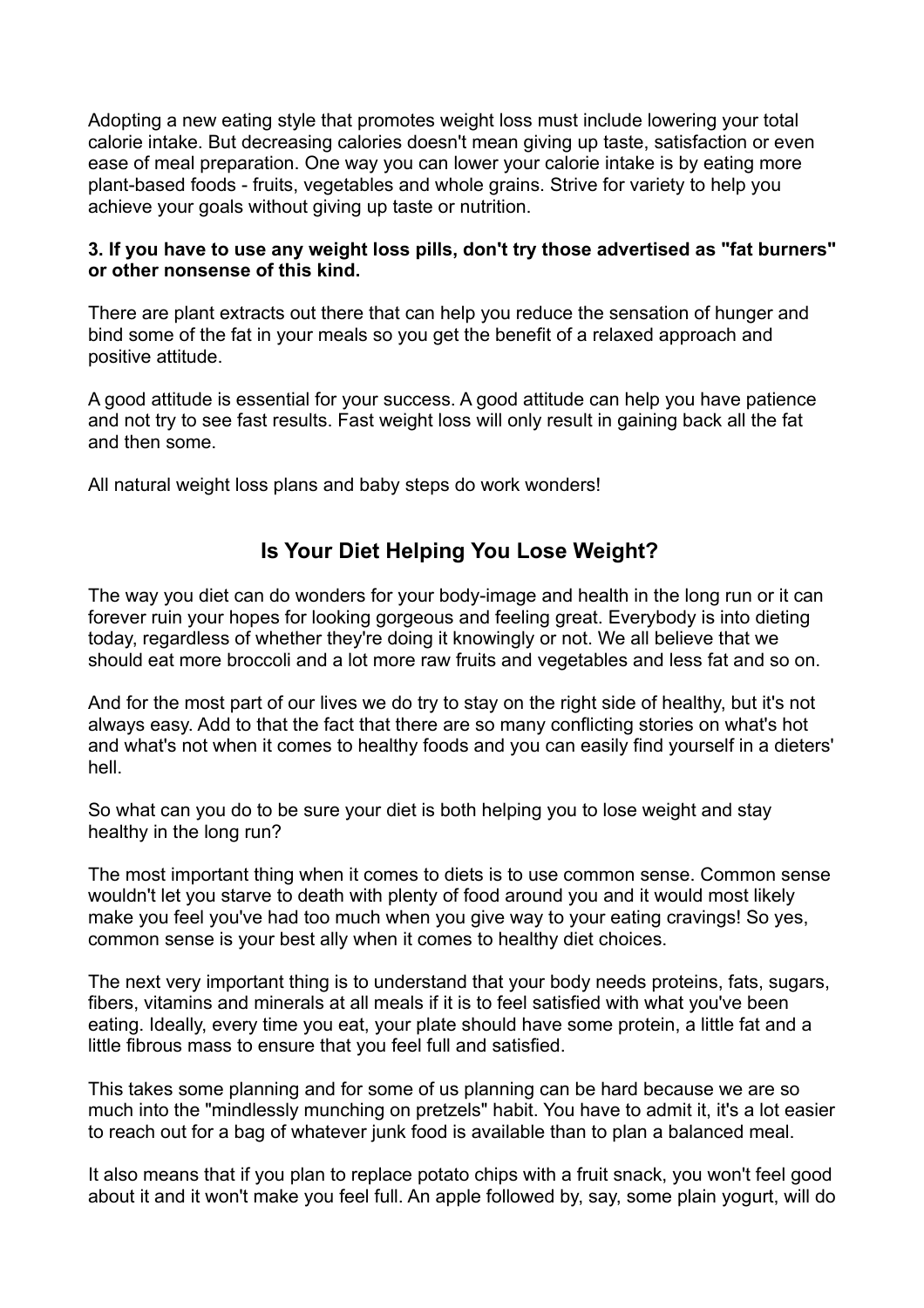more to keep you filled than two apples. Have a bit of everything at every meal!

Another thing we hear all the time is that raw food is better - as in healthier - than cooked food. It follows that you have to eat as much raw food as possible. But you are not told that eggplants and beans sometimes harbor toxic compounds that can wreak havoc on your digestive tract if you eat them raw. Many starch containing plants cannot be eaten raw because our bodies do not process that particular type of starch unless transformed by high temperature processing - cooking, that is.

Other veggies, like carrots, contain fragile nutrients that can be destroyed in a frying pan. But cooked carrots still contain tons of great nutrients and vitamins. And no, there is no evidence that sushi is any better for you than grilled salmon. What to do then? Eat a mixture of raw and cooked fruits and veggies, and use common sense. If it's normally eaten raw, go for it. If it's usually cooked into a culinary delight, don't eat it raw.

Diet choices should be made according to your own body's needs and way of life. It is really of no use to starve yourself or eat disgusting foods just because others said it's healthy.

## **Eating a Healthy Diet**

One of the important things you can do for your overall health is to eat a healthy diet. Your diet affects your weight and increases your risks of health diseases. Deciding a healthy diet is easier to say than to do because it is tempting to eat less healthy foods. Different people decide different healthy diet because you might eat this kind of diet while others just cannot stand the food you eat and find its alternative. That's what health experts are here for, to let us know which food are healthier than others.

What are the principles of healthy eating?

Know What Healthy Food Is and How You Should Eat

When pursuing a healthy eating plan, you should remember the following:

**1. Try and Eat a Variety of Different Colored Food** - You should remember that different foods have different nutritional values. Food can be rich in antioxidants or Vitamin C. So, when you go to do your regular weekly shop, try and see what different colored foods you can pick up.

Down the fruit and vegetable aisle you should see greens, yellows, oranges and reds. You should have as much of a color variety in your trolley as you can. For example, when picking out fruit pick up strawberries, oranges, pineapple, apples, blueberries and bananas and you will notice what a large color selection you actually have. The same goes for vegetables. Basically, more color means that it is better and healthier for you.

**2. Eat Foods from All Food Groups** - The problem with many diets these days is the fact that they tell you to cut certain foods from certain food groups, out of the diet altogether. This means that you lose important nutrition and don't eat as healthy as you could be. So, the answer to a healthy diet is to eat a variety of different foods.

Generally, fruit and vegetables should make up the main portion of your diet but you still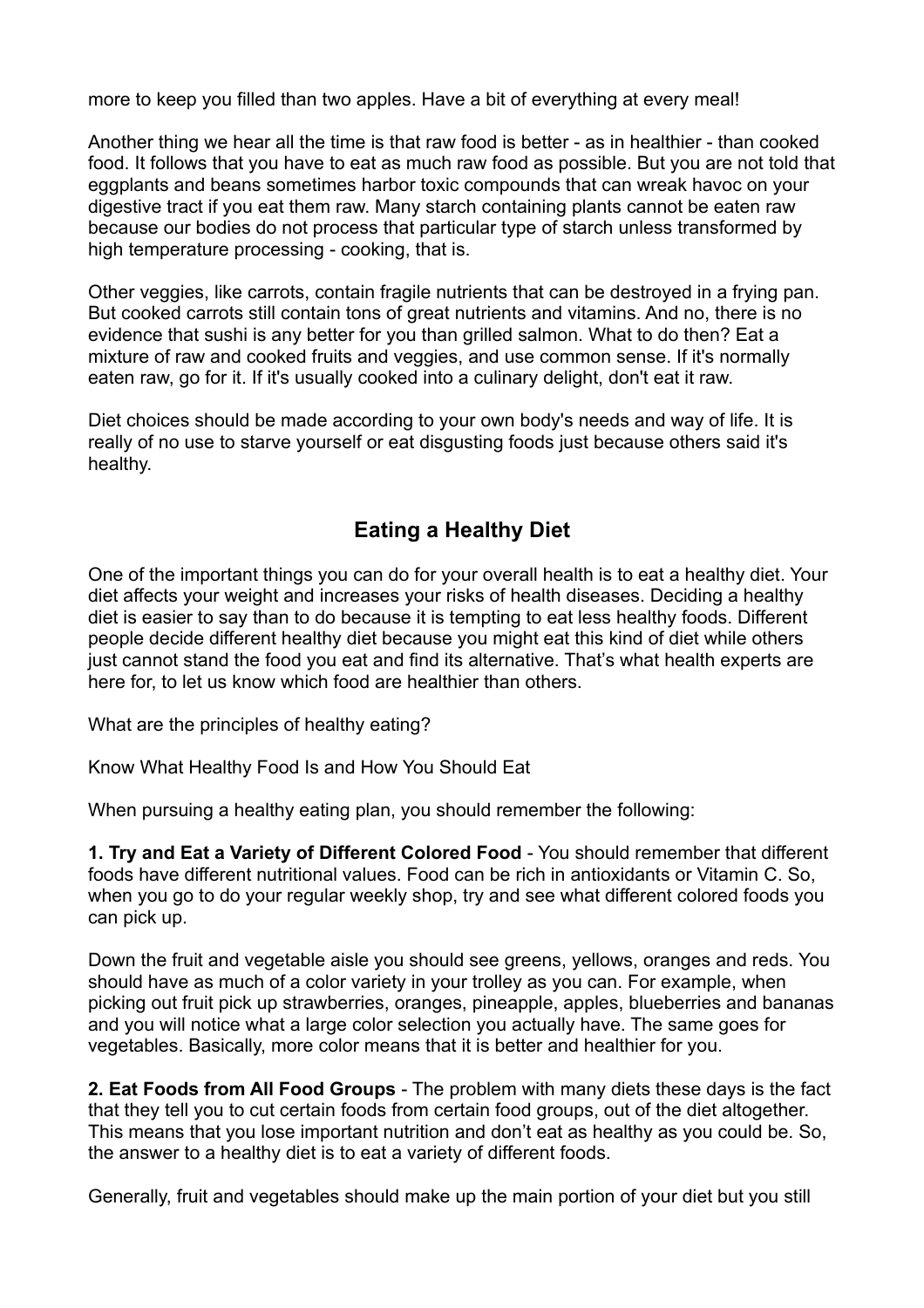need carbohydrates such as potatoes, meat or fish and a little bit of fatty foods like flaxseed oil which many experts recommend as part of a good fat diet. Overall, a diverse mixture of all food groups is needed for a healthy diet!

**3. When You Need to Eat Snack, Do It on Healthy Foods** – It doesn't mean that just because you want to lose weight, you'll have to skip your snack. In fact, snacking can actually be quite good for you just as long as you are eating the right foods.

Generally, when we want to eat snack, we reach for a biscuit or a packet of crisps. However, if you want to eat a healthy snack, then you will have to swap those for nuts, seeds or fruit and vegetables. That way you will get energy, you will also be full until your next meal time and it will be completely healthy.

Since you know what foods you like and what you don't, you really have to decide for your own healthy eating plan. However, the said tips above can help you to choose the best healthy eating plan for you.

If you are switching to a healthy eating plan, then a **[Proactol™](http://track.lativio.com/hit.php?w=107368&p=2&s=38&competition=8&campaign=vb)** can help you. Proactol™ is new clinically proven weight loss product that can help you cut down your fat intake by 28% of your dietary fat intake when taken after food. You don't have to deprive yourself of foods you love to eat healthy. Just eat the food you like in moderation and take Proactol™ to deal with your diet effortlessly.

Practicing a sensible weight loss is not just taking a diet pill - you should live for a longlasting healthy lifestyle.

## **Are There Some Diets that Will Never Work?**

There are diets that work for certain people, there are diets that do not work for certain people and then there are diets that never really work for anybody at all. Dieting is the most popular past time in the Western world and, makes no mistake that this is not a women-only issue. If you are a man and want a lot of women around you, then you have to stay fit.

Pessimists would say that a diet is a bunch of foods we don't like, in too tiny portions for our appetites and we must eat all that at specific times of the day. As nobody really eats this way, nobody can successfully diet and change their life style. I would say that dieting is, more than anything else, finding a structure.

It's been said that people cannot eat healthy with so many temptations around them and this is why diets don't really work, but the truth is that way too few diets offer a healthy structure that is both easy to follow and tasty. We cannot eat bland food all our lives and we can only drink this much grapefruit juice before we decide enough it's enough.

Add to that all the scientific discoveries that stress out the importance of our genes to our overall body type and the naysayer do seem to make a valid point when they argue that diets never work. The fact is that, as one medical study showed, 80% of the children who have two obese parents are at risk of growing into obese adults themselves and only 15% of the children who have two normal-weight parents are at risk of growing into obese adults.